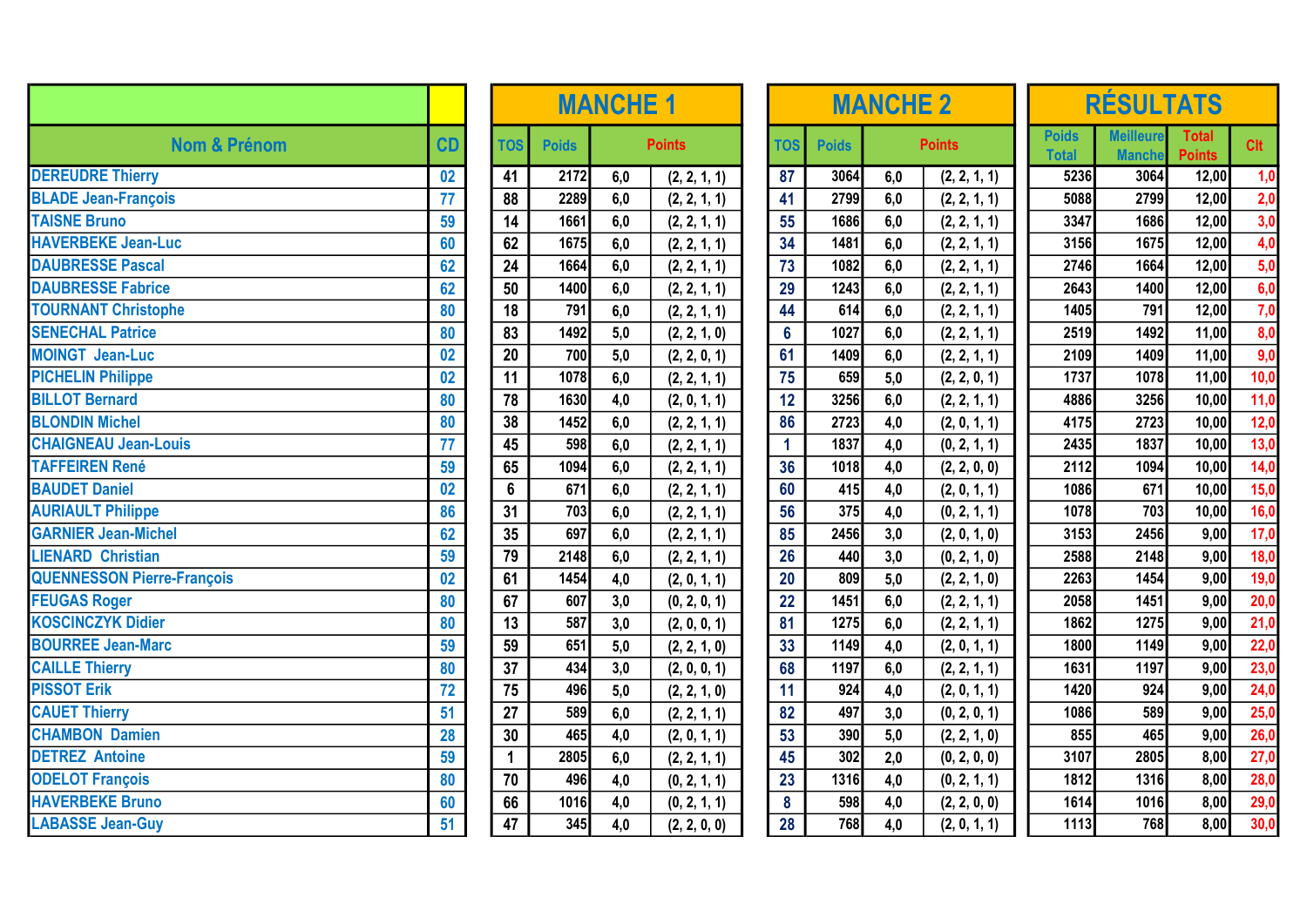| <b>GRONIER Michel</b>     | 78 | 49              | 410             | 4,0 | (2, 0, 1, 1) | 16              | 617  | 4,0 | (0, 2, 1, 1) | 1027 | 617  | 8,00 | 31,0 |
|---------------------------|----|-----------------|-----------------|-----|--------------|-----------------|------|-----|--------------|------|------|------|------|
| <b>DELAUNAY Philippe</b>  | 94 | 43              | 165             | 4,0 | (2, 2, 0, 0) | 80              | 700  | 4,0 | (2, 0, 1, 1) | 865  | 700  | 8,00 | 32,0 |
| <b>ZANCHETTIN Pascal</b>  | 86 | $\overline{87}$ | 928             | 1,0 | (0, 0, 0, 1) | 38              | 1283 | 6,0 | (2, 2, 1, 1) | 2211 | 1283 | 7,00 | 33,0 |
| <b>GRISON Franck</b>      | 38 | 85              | 1505            | 4,0 | (2, 0, 1, 1) | 32              | 671  | 3,0 | (2, 0, 1, 0) | 2176 | 1505 | 7,00 | 34,0 |
| <b>AMMAR Farid</b>        | 91 | 9               | 402             | 3,0 | (2, 0, 1, 0) | 69              | 550  | 4,0 | (0, 2, 1, 1) | 952  | 550  | 7,00 | 35,0 |
| <b>ROMERO Xavier</b>      | 26 | 46              | 287             | 2,0 | (0, 0, 1, 1) | 15              | 632  | 5,0 | (2, 2, 0, 1) | 919  | 632  | 7,00 | 36,0 |
| <b>RIONDET Pascal</b>     | 38 | $\overline{2}$  | 219             | 1,0 | (0, 0, 1, 0) | 48              | 505  | 6,0 | (2, 2, 1, 1) | 724  | 505  | 7,00 | 37,0 |
| <b>PIERCOURT Patrick</b>  | 60 | 53              | 259             | 5,0 | (2, 2, 1, 0) | 30              | 345  | 2,0 | (0, 2, 0, 0) | 604  | 345  | 7,00 | 38,0 |
| <b>DUVAUT Fabien</b>      | 77 | 8               | 75              | 2,0 | (2, 0, 0, 0) | 66              | 520  | 5,0 | (2, 2, 1, 0) | 595  | 520  | 7,00 | 39,0 |
| <b>RONDEL Pascal</b>      | 77 | 29              | 72              | 2,0 | (2, 0, 0, 0) | 50              | 416  | 5,0 | (2, 2, 0, 1) | 488  | 416  | 7,00 | 40,0 |
| <b>DELIGNE Eric</b>       | 59 | 86              | 1683            | 5,0 | (2, 2, 1, 0) | 35              | 888  | 1,0 | (0, 0, 0, 1) | 2571 | 1683 | 6,00 | 41,0 |
| <b>PIDOUX Hervé</b>       | 02 | 48              | 284             | 0,0 | (0, 0, 0, 0) | $\overline{2}$  | 2197 | 6,0 | (2, 2, 1, 1) | 2481 | 2197 | 6,00 | 42,0 |
| <b>VANCASSEL Philippe</b> | 59 | 80              | 808             | 3,0 | (0, 2, 0, 1) | 43              | 571  | 3,0 | (2, 0, 0, 1) | 1379 | 808  | 6,00 | 43,0 |
| <b>BUSSON Bernard</b>     | 78 | 72              | 270             | 3,0 | (0, 2, 0, 1) | 10              | 903  | 3,0 | (2, 0, 1, 0) | 1173 | 903  | 6,00 | 44,0 |
| <b>SEMERJIAN Philippe</b> | 94 | 56              | 608             | 6,0 | (2, 2, 1, 1) | 31              | 322  | 0,0 | (0, 0, 0, 0) | 930  | 608  | 6,00 | 45,0 |
| <b>MALAQUIN Daniel</b>    | 62 | 58              | 170             | 3,0 | (2, 0, 0, 1) | 19              | 587  | 3,0 | (2, 0, 1, 0) | 757  | 587  | 6,00 | 46,0 |
| <b>GUYOT Philippe</b>     | 94 | 19              | 352             | 2,0 | (0, 0, 1, 1) | 58              | 326  | 4,0 | (2, 2, 0, 0) | 678  | 352  | 6,00 | 47,0 |
| <b>PENLAE Jean</b>        | 94 | $\overline{25}$ | 20              | 2,0 | (0, 2, 0, 0) | $\overline{76}$ | 589  | 4,0 | (0, 2, 1, 1) | 609  | 589  | 6,00 | 48,0 |
| <b>MASSON Pascal</b>      | 60 | 21              | 194             | 3,0 | (0, 2, 0, 1) | 64              | 248  | 3,0 | (0, 2, 1, 0) | 442  | 248  | 6,00 | 49,0 |
| <b>DELLAVEDOVA Michel</b> | 59 | 81              | 638             | 2,0 | (0, 2, 0, 0) | 13              | 662  | 3,0 | (0, 2, 0, 1) | 1300 | 662  | 5,00 | 50,0 |
| <b>WATRAIN Christian</b>  | 62 | 71              | 403             | 3,0 | (0, 2, 0, 1) | 39              | 733  | 2,0 | (0, 2, 0, 0) | 1136 | 733  | 5,00 | 51,0 |
| <b>BELLU Pascal</b>       | 59 | 69              | 523             | 5,0 | (2, 2, 0, 1) | 9 <sup>°</sup>  | 379  | 0,0 | (0, 0, 0, 0) | 902  | 523  | 5,00 | 52,0 |
| <b>CALZI Gérard</b>       | 77 | 76              | 80              | 0,0 | (0, 0, 0, 0) | 25              | 766  | 5,0 | (2, 2, 0, 1) | 846  | 766  | 5,00 | 53,0 |
| <b>PAQUET Joël</b>        | 59 | $5\phantom{.0}$ | 439             | 4,0 | (2, 0, 1, 1) | 57              | 198  | 1,0 | (0, 0, 0, 1) | 637  | 439  | 5,00 | 54,0 |
| <b>LEMORE Sylvain</b>     | 02 | 52              | 215             | 3,0 | (2, 0, 0, 1) | 17              | 344  | 2,0 | (0, 2, 0, 0) | 559  | 344  | 5,00 | 55,0 |
| <b>VALLETTE Alfred</b>    | 94 | 28              | 65              | 1,0 | (0, 0, 1, 0) | 47              | 487  | 4,0 | (2, 0, 1, 1) | 552  | 487  | 5,00 | 56,0 |
| <b>NUNES Daniel</b>       | 94 | $\overline{7}$  | 10 <sup>1</sup> | 0,0 | (0, 0, 0, 0) | 63              | 538  | 5,0 | (2, 2, 0, 1) | 548  | 538  | 5,00 | 57,0 |
| <b>LECLERC Laurent</b>    | 02 | 77              | 657             | 3,0 | (2, 0, 1, 0) | 42              | 293  | 1,0 | (0, 0, 1, 0) | 950  | 657  | 4,00 | 58,0 |
| <b>CANUET Christian</b>   | 60 | 32              | 352             | 2,0 | (0, 2, 0, 0) | 84              | 455  | 2,0 | (2, 0, 0, 0) | 807  | 455  | 4,00 | 59,0 |
| <b>GARNIER Fred</b>       | 94 | 34              | 533             | 4,0 | (2, 0, 1, 1) | 62              | 238  | 0,0 | (0, 0, 0, 0) | 771  | 533  | 4,00 | 60,0 |
| <b>CORNU Jean-Pierre</b>  | 63 | 12              | 279             | 0,0 | (0, 0, 0, 0) | 78              | 491  | 4,0 | (2, 2, 0, 0) | 770  | 491  | 4,00 | 61,0 |
| <b>PARENT François</b>    | 59 | 40              | 474             | 3,0 | (2, 0, 0, 1) | 74              | 289  | 1,0 | (0, 0, 1, 0) | 763  | 474  | 4,00 | 62,0 |
| <b>JUMEAU Alain</b>       | 33 | 55              | 542             | 4,0 | (2, 0, 1, 1) | 18              | 148  | 0,0 | (0, 0, 0, 0) | 690  | 542  | 4,00 | 63,0 |